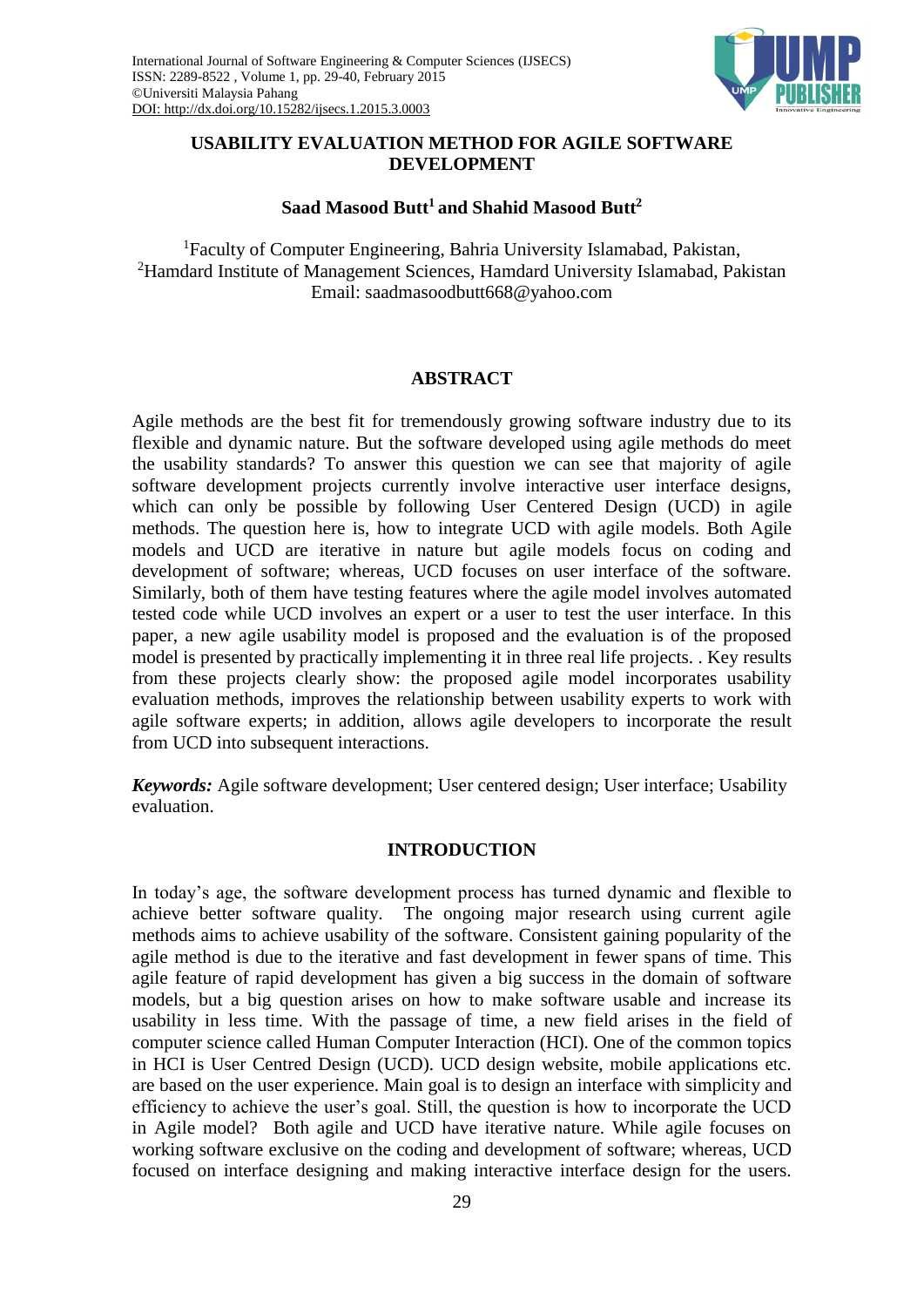Similarly, both agile and UCD have testing methods. Agile model follows automated code testing; while, UCD have usability experts or user for the testing of software. Many software companies focus on usability in agile methods but UCD practices are still behind. The association of usability approaches in agile methodology is a promising combination (Mcinerney and Maurer, 2007). However, agile and usability specialists possess diverse expertise and knowledge. Hence, the significant issue faced is that agile development methods merely focus on workable software along and explicitly ignorance of usability issues. Along with this, many agile methods do not engage end users, which is a serious draw back in the development phase. Using usability approaches require real users which is a challenge. In this paper, we propose a new software model proposed, based on literature. Next section shows explains on how UCD can be integrated with an agile model. In the main section, some projects are presented with the results and in the end present the conclusions.

#### **BACKGROUND**

Conventional approaches in design and implementation of software models have their own draw back. Most of these methodologies have different challenges like: continuous change in software requirements and other schedule delays which overall slows down the end product in software development. Following agile methodologies along with the reasons on product iteration and reduction in team coordination cost result sometimes to unproductivity.

Usability in agile software has become an important perspective for software quality assurance. Awareness of actual end users in software development life cycle is mostly a critical aspect. Most of the time, word customer is used instead of end users. Customers are giving the requirements, taking part in software design and are also involved in testing of software from the first stage of software development till the end. So the real query behind is this: Are customers the actual end users or just representatives of end users in software development? Conventional software design methodologies have its darker side and that is taking more time in developing and meeting the requirement in a given deadline. These drawbacks generate the need of new strategy like software agile development. Agile development overcomes the time barrier and software completion within a given framework along with frequent customer involvement and capability to handle requirement changes if any (Agilealliance, 2013).

Agile methodologies focus on incremental and iterative approaches that not only supports overall optimization in development process but also support developers to generate product incremental results in small amount of time (Keramati and Hosseinabadi , 2008). Agile methodology targets in delivering a piece of the working code in a small frame of time. The iterative approach can fabricate good quality code, but it does not assure consistent user interface because the focus is only in delivering small pieces of functionality after every interaction (Kollmann et al., 2009). This establishes the fact that agile methods can efficiently produce working software in limited time but cannot make sure the delivery of usable software. Hence, to generate usable interactive software, UCD is a must in agile methodologies (Patton, 2002). Gigantic companies like IBM put emphasis on the concept of usability in software development. This quality attributes not only incrassates the market value of that product but also makes it reusable (Shackel, 2007). Similarly, Microsoft focused on the benefits of usability in software development, in a recently published report (Microsoft,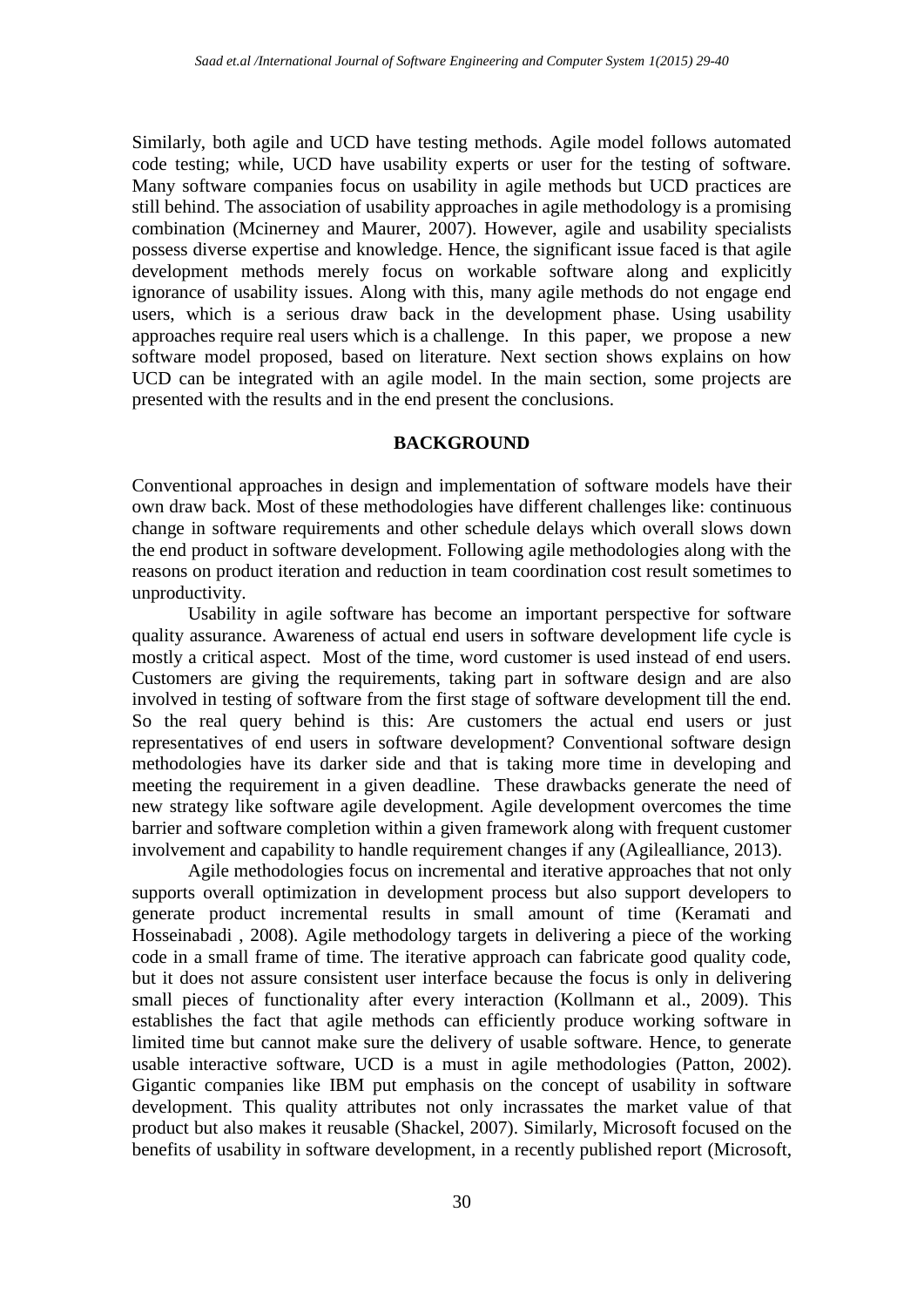2013). The reason to achieve software usability is to help minimize the training cost on usable software and enhance the user acceptance of the software by the end users.

McBreen (Koskela, 2003) elaborated the notion of agile software development methods as a strategy of rapid development such that spending less time on analysis and design. . Customer's feedback makes the development process speedy by following an incremental and iterative approach. However, the authors stated that software interface designing cannot be supported due to the incremental and iterative way of agile software development, which is obligatory for the development of usable and interactive software (Lee and McCrickard, 2007).

Kane (Kane , 2003) argued that the disintegration of usability in agile methods Also, integration of usability in agile methods will boost overall product usability along with the satisfaction of the end user.

Fox et al (Fox et al., 2008) addressed that no agile methods can guarantee the usability of software or product. Usability techniques in development methodology are usable in the development of interactive and usable software design especially in case of agile software methodologies. Though, agile methods are widely in use in software industry yet the software usability is an objectionable issue. Therefore, it seems necessary to integrate usability to the agile way of developing software (Sy, 2007). Yet the contribution from authentic end-users is still another question (Sohaib and Khan, 2010). Like in Extreme Programming (XP) the customer's onsite presence can work but uncertainty remains there that whether they are the actual users or representative of end users (Najafi and Toyoshiba, 2008). Therefore, XP might deliver good quality software but fails to satisfy the customer.

Sharp et al (2013) intended to focus on customers and Extreme Programming (XP) collaboration and to emphasize on the effectiveness of UCD in XP. The paper focused on the absence of reliance between customers and developers. The findings stated that the involvement of the right user not only helps in getting the right requirements done but also ensures the usability of the software. However, it is an issue to differentiate customers and real users in software development (Memmel et al., 2007). Memmel et al (2007) introduced a model called Cross-discipline User Interface design and Software Engineering (CRUISER) lifecycle, which combines HCI with SE. Involvement of the user in the designing stage produces usable results, that can optimize the development process by (x y z how it does that please mention here and how it is helpful).

Patton (2002) focused on the ten facts that can help agile specialist to integrate UCD during the software development but was unclear about its implementation. Lee et al (2009) proposed a new model called Extreme Scenario-based Design (XSBD). This model emphasized on the concept of central design record (CDR) that helps to maintain the communication between: agile experts, stakeholders and usability specialists. The model helps the usability expert in designing issues and conducting usability testing.

Ferreia et al (2007) argued about introducing Big Design Up Front (BDUF) in agile development methodologies. To avoid later changes in design, BDUF generates design details before programming modules and testing. However, the companies using agile methods go otherwise and spend a lot of time on code testing in order to build up workable software. These techniques test every software module in diverse environment but none of these methodologies directly support usability testing and usability evaluation of software Agile specialists spend no time on extensive usability testing with the end users in order to get product usability (Sohaib and Khan, 2010).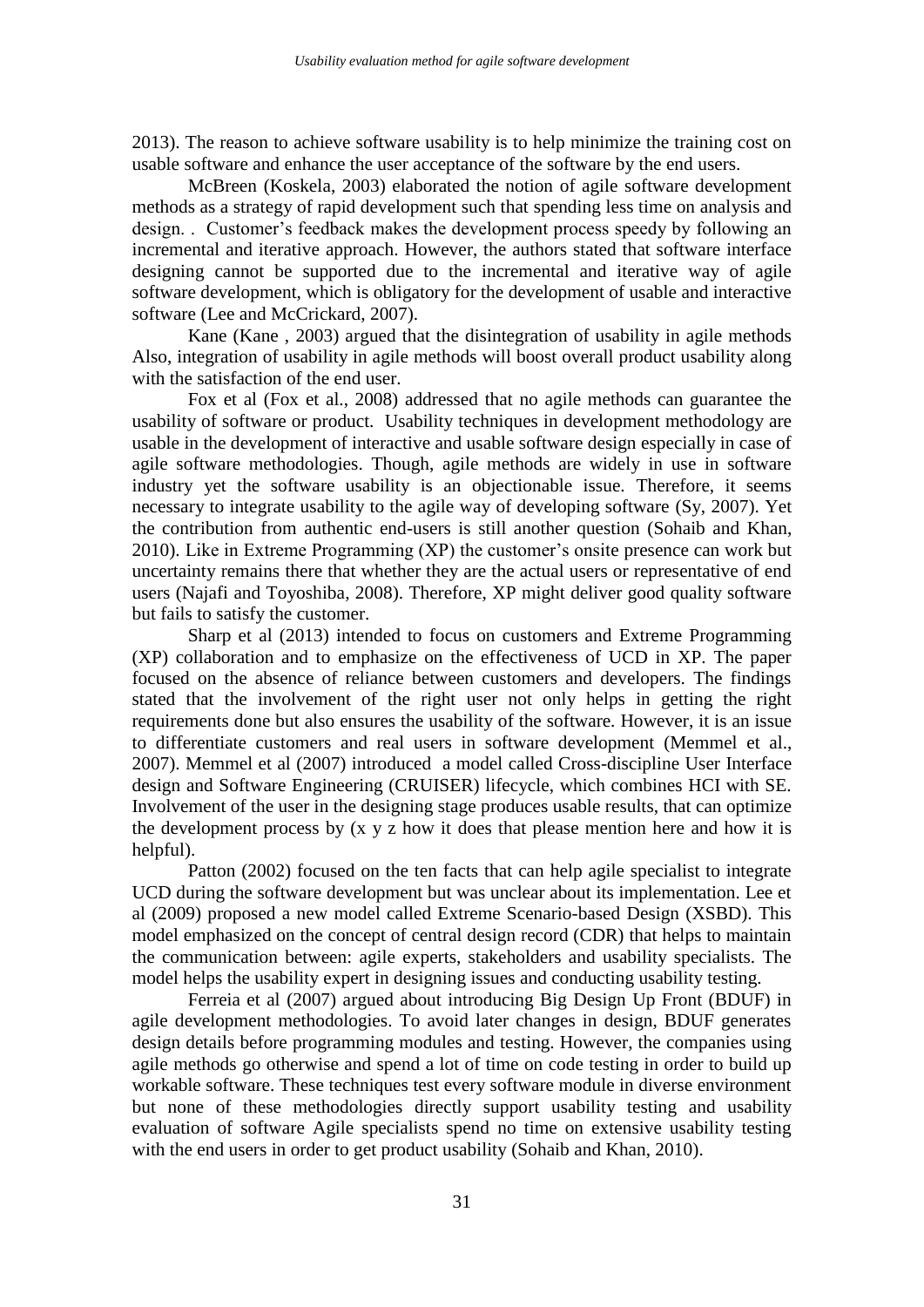Singh (2009) proposed a new methodology called U-SCRUM which supports two kinds of product owners: product functionality and product usability. Unlike a conventional SCRUM models, which focuses in development of software that is workable in a small amount of time? Hence, following U-SCRUM tactics can ensure usability in all SCRUM projects. McNeill (2013) described that techniques of storyboarding is an iterative approach and a low reliability prototyping in agile that can perk up the software design instead of spending time on code modules. Hence, enhanced versions of these products can develop a complete focus on end-users by adding UCD in agile approaches. High budget and long-time periods both are not necessary for the Usability testing's efficiency. Techniques such as discount usability allow engineers to work in team by thinking distinctly. Other methodologies: scenariobased, walkthroughs, card sorting and heuristics make the process much cheaper, vibrant and easy. These techniques can be applied at an earlier phase in the life cycle and the implementation phase so that any major or minor usability issues can be notified. The working framework mentioned (Sy, 2007), discount usability model is implemented within agile iterative settings and becomes more effective.

Agile development model implements an iterative approach and has a very stern time frame wherein daily scrum based meeting is held to update the team with the recent changes happening in the project scope. Researchers came up with possibility of integration of usability methods and agile model. Adopting agile approaches while focusing on usability-centred design leads to an amazing experience that will result in a timely delivery of a highly usable end product. The above discussion it makes clear that the best way to evaluate the software design is to understand the end users and their interaction with the system. To ensure the software usability and quality, UCD is the need of the hour. Hence, for the development of usable software, the agile developer needs to include interactive design and good usability methods in their development methodology (NN, 2013).

#### **PROPOSED AGILE USABLITY MODEL**

The Agile Software Development methods are flexible and dynamic .The main focus of agile software development methods is on accomplishing functional requirements and deliver the in running software at the end of each iteration. However, the failures can occur in running software due to due to its lack of usability. In this case, revising the software features for tracing back the fault cost a lot and reduces the quality of software. Therefore, to address the failures of software due to the lack of usability we proposed a software development model named as Agile Usability Software Model. This model incorporates UCD and Usability in the agile software development process. The proposed model focuses on the fact that UCD and usability issues need to be fixed before (or with) the software development. In addition, to the previously used typical testing like acceptance testing or unit testing, usability testing is considered as a part of the process. In this way, agile software developers and usability experts can work together to develop interactive software. The proposed model comprises of five processes such as: FlexREQ, Interactive User Interface Designing, Cognitive analysis of software interfaces, Development & Testing and Deployment, described below.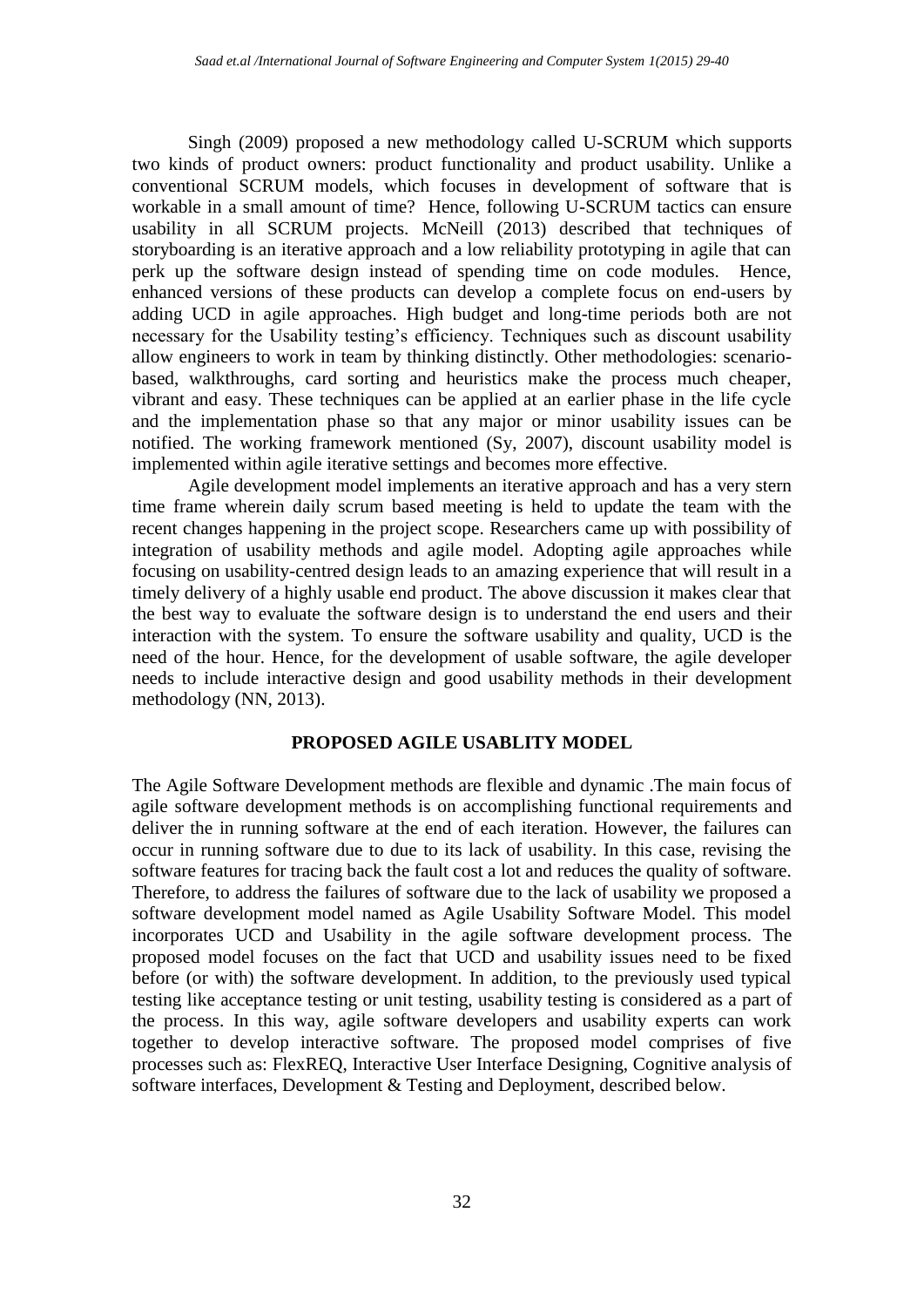### **FlexREQ PROCESS**

The first process is FlexREQ (Masood and Ahmad , 2012) as shown in Figure 1. In the traditional software development, eighty percent effort is consumed in SRS (Software Requirement Speciation) document development. Customers contribute in this process of producing SRS document. However, sometimes when the customer is a business representative from a non-technical background and does not understand the highly technical SRS document, it can affect the final software. Unlike, traditional software development methods agile method has less or no documentation and thus the role of SRS is eliminated. The iterative approach of agile methods helps in adding the missing functions to the next release which went missing in the prior one; while incremental approach helps to release the software in a form of small modules later merging in one big modules for final deployment at the end.



FlexREQ is an automated requirement elicitation process that helps project team leader to manage the customer requirements and select the few requirements based on customer interest for the first release. Requirements selected for first release can undergo either parallel development or sequential development. For every release it calculates the CTR (Cost, Time and Resources) and records the process. This FlexREQ process helps to collect user requirements and manage them efficiently in a small amount of time.

## **INTERACTIVE USER INTERFACE DESIGNING (IUID) PROCESS**

To develop interactive software, (like video games, mobile applications or operating system like Windows 8) high level of Usability tested by usability experts is deemed. It has become a challenge for agile experts to focus on UCD and usability for the development of Interactive software. The second process of the proposed model is the IUID (Interactive User Interface Designing) shown in Figure 2 that is designing of interactive interface mock-ups. IUID makes an objective to design the interface that is simple and interactive so that users can achieve its goal.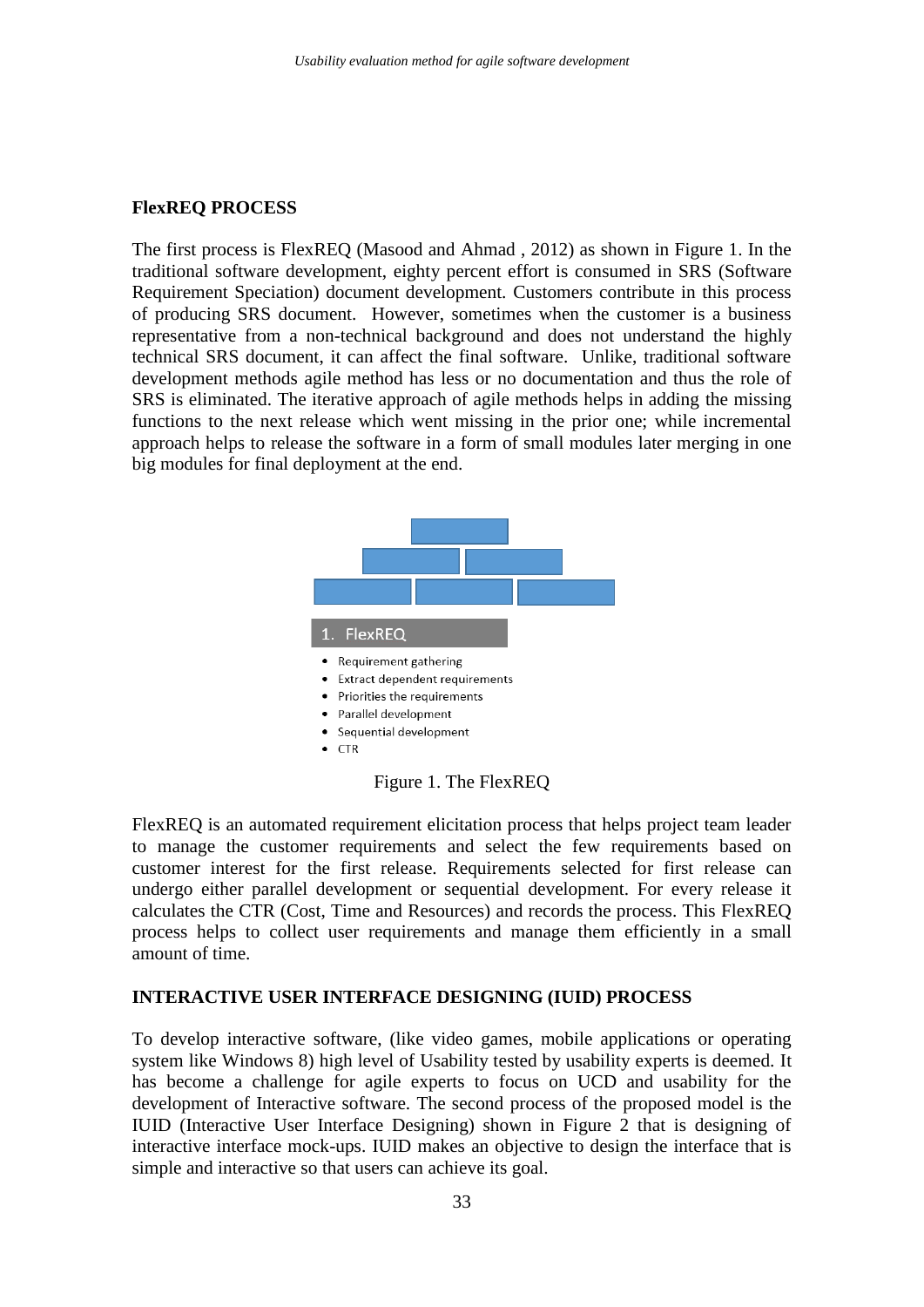



#### **COGNITIVE ANALYSIS OF SOFTWARE INTERFACES (CASI) PROCESS**

CASI (Masood and Ahmad, 2012) as shown in Figure 3, is a usability evaluation process that evaluate every mock-up for the usability before the coding starts. The main objective of this process is to find Usability bug in the mock up and fix those bugs.



Figure 3. CASI Process

Mock-ups having poor usability and bugs are sent back to the previous iteration to get a fix. Successful mock-ups from CASI will move to the coding phase.

## **DEVELOPMENT & TESTING PROCESS**

As shown in figure 5, successful mock-ups from CASI process will go for coding and testing. All mock-ups will be again tested one by one after coding. This involves Unit and Acceptance tests. The difference between the post-code (unit and acceptance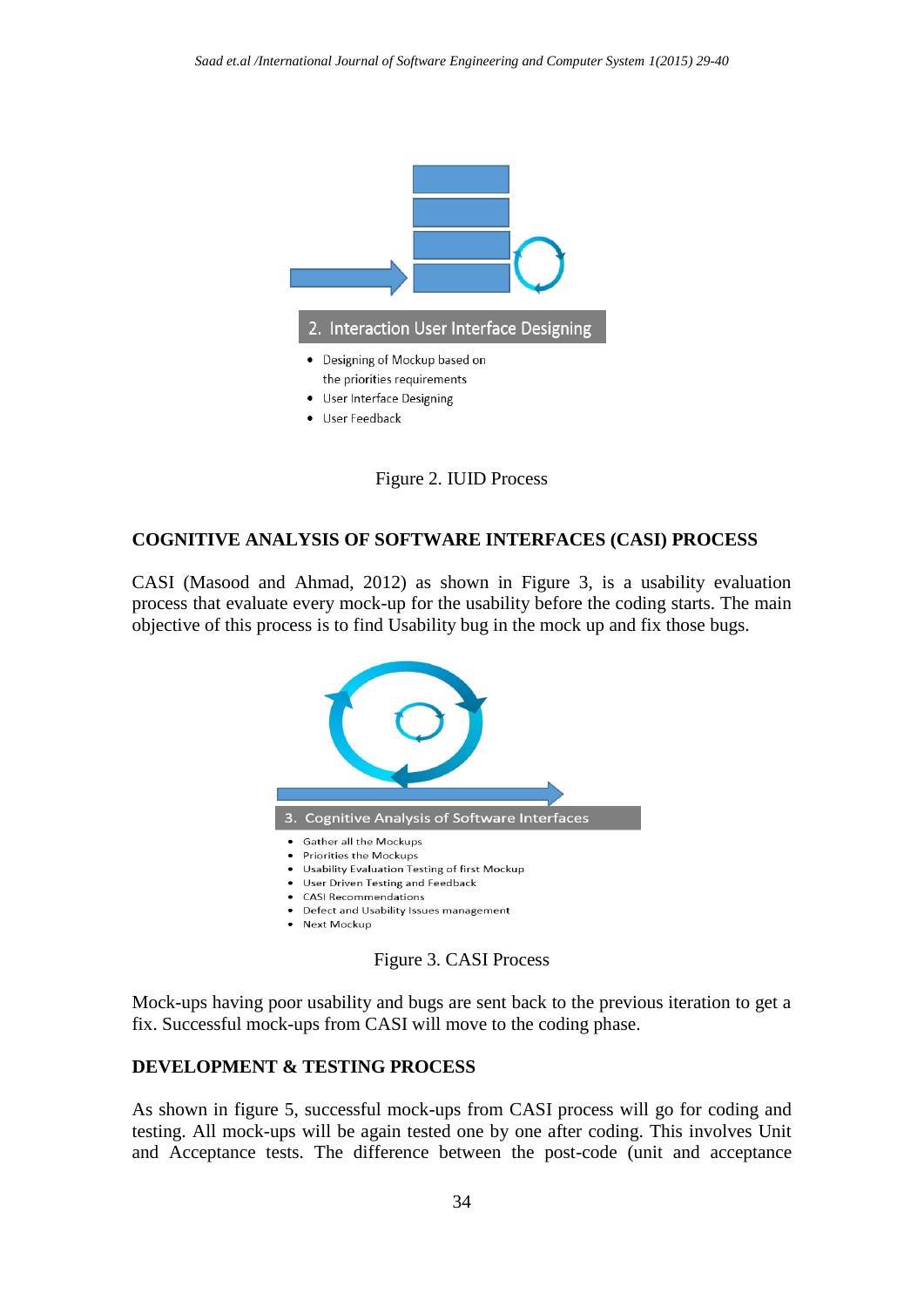testing) and pre-code (CASI) is that unit and acceptance testing will test the functional requirement of software whereas CASI will test the usability of the software.



• Defect and Usability Issues management

Figure 4. Development and Testing Process

### **DEPLOYMENT PROCESS**

After all of the iterations, the software is now ready for deployment at the customer site as shown in Figure 5. The proposed model has this much capacity to accept new requirements or modify the existing requirements based on the customer request.



Figure 5. Deployment Process

### **PROJECT PROFILES**

The proposed model has been practically tested in various companies proves its applicability on the diverse software projects. To assess the performance of this model, real world projects were chosen and each project was unique in implementation and business domain. For example, some projects need to develop new software while others were to release the new version of the software. Other projects were to improve the Usability of the existing software. This section highlights the actual practice of proposed agile usability software model.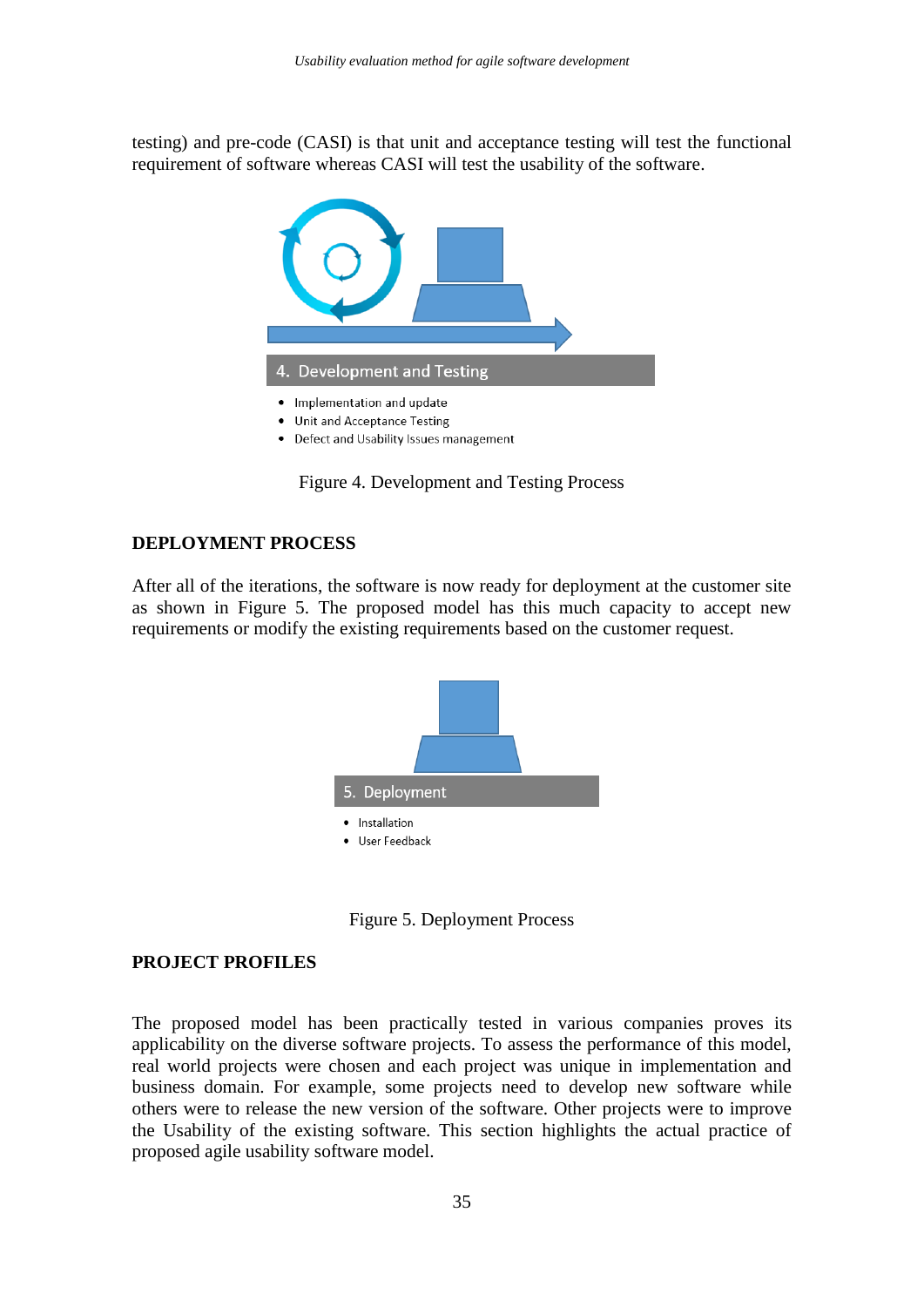#### **PROJECT 1:**

The first project, factiously named P1, develops and markets civil engineering software for new students enrolled in civil engineering discipline. it is a software that helps civil engineering students to construct and present Town Plan in 3D view. P1 was developed based on the proposed model with a team of five software engineers, one domain expert and one UI designer, one usability expert, one coder and one tester. The project was divided into two or three iterations and each iteration lasted five days.

P1 started with the collection of requirements from the domain experts like faculty member and students. During the first meeting, the requirements were prioritized based on user stories called as wish-list (or feature list). These wish-list of requirements was recorded using FlexREQ. Every independent wish-list has its own time schedule. During pre-release planning meeting product's release date was recorded. Wish-list selected from FlexREQ was ready for IUID. This involved domain experts to work with UI designers to design mock-ups using [Balsamiq \[ref\]. This helps](http://balsamiq.com/products/mockups)  [in designing simple and interactive mock-up for every wish-list. Missing features in](http://balsamiq.com/products/mockups)  [mock-up were added in the next iteration. All of the mock-ups were then ready for](http://balsamiq.com/products/mockups)  [Usability Evaluation. The domain expert did that and results were then recorded. Poor](http://balsamiq.com/products/mockups)  [mock-ups having usability bugs were send back to IUID to fix these bugs. Within the](http://balsamiq.com/products/mockups)  [first iteration the successful mock-ups were coded and tested by the developers. Unit](http://balsamiq.com/products/mockups)  [testing and acceptance testing were performed including the Usability expert, which was](http://balsamiq.com/products/mockups)  [also tested from the perspective of Usability and UI. The final module](http://balsamiq.com/products/mockups) was deployed to [the customer. Customer feedback was noted or usability issues were highlighted to fix](http://balsamiq.com/products/mockups)  [in the next iteration. On the end of all iterations, all modules are integrated and the](http://balsamiq.com/products/mockups)  [complete software was deployed to the customer.](http://balsamiq.com/products/mockups) Feedback regarding changes or [omission or usability issues were provide to the developers and usability expert. After](http://balsamiq.com/products/mockups)  [these changes the software will be tested by UI expert and client.](http://balsamiq.com/products/mockups)

#### **PROJECT 2:**

The second project, P2, is developed software. Now, the client wants to release the next version of software because the previous have poor UI and have poor usability. The new version of software is developed using the proposed model. P2 involved the team consist of UI designer, Usability expert, Coder and onsite customer. P2 involved the release of the next version of existing software. UI designer have a meeting with customer where the new requirements and changes in an existing requirement are noted. All this will be added in FlexREQ to get the simple wish-list of requirements. So UI designers did not perform any change in overall design of the software but they just need to redesign the existing UI design with new features or changes in the existing features. New mock-ups are developed and now ready for usability evaluation. The onside customer does this before these mock-ups are sent to the development team. Usability issues will be identified by CASI and the report will be sent back to UI designer to fix the design issues. After fixing the design issue the development is now ready to code the requirements in the wish-list. These changes are small but the development team takes minimum time to develop. Finally, they will be sent for acceptance testing. During the testing the customer walked through the new UI, usability is evaluated and how the new software is working.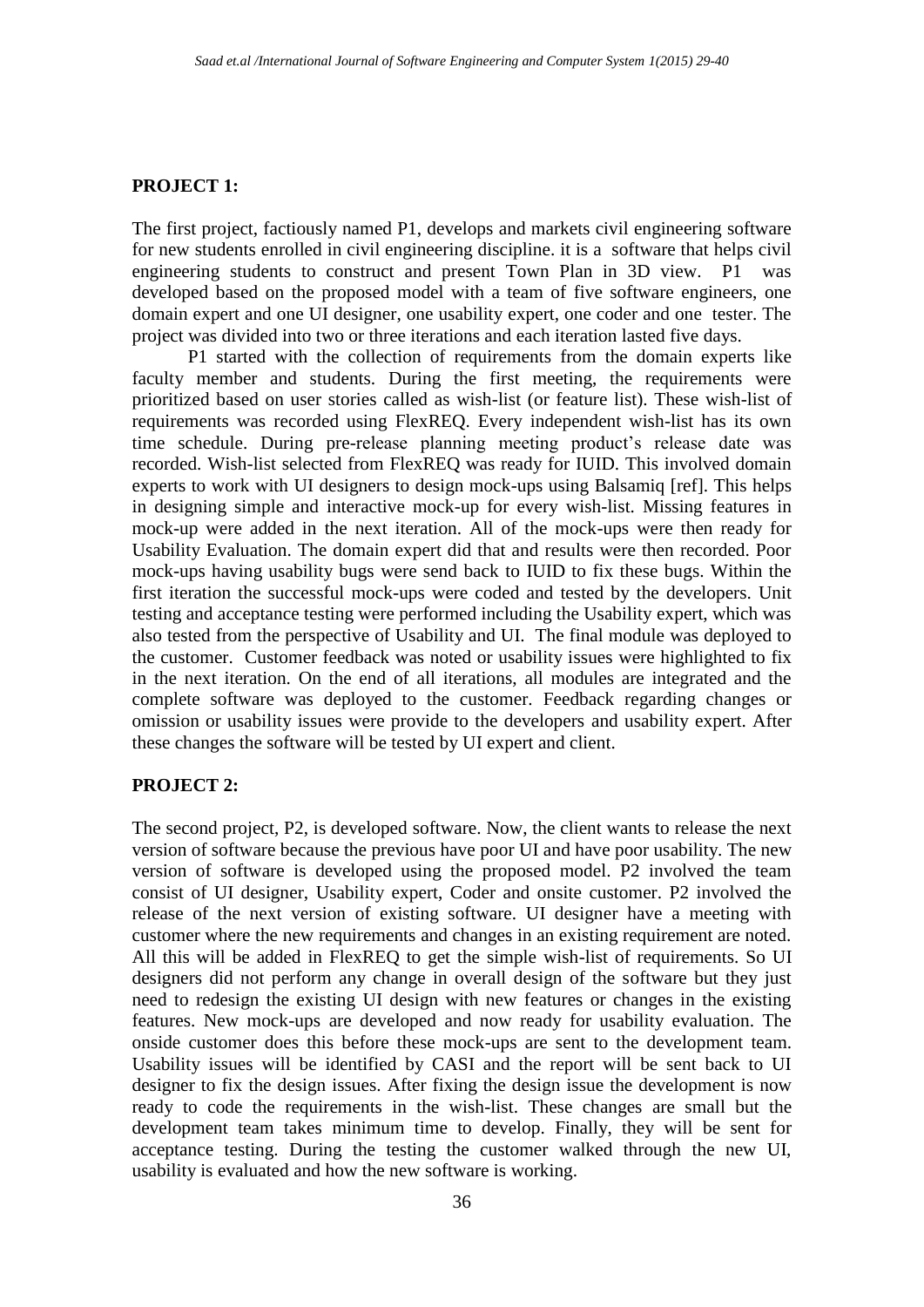# **PROJECT 3:**

The third project P3 is already developed but the users of the software had difficulty in understanding the various functions and had undertaken task difficulty. The project is then evaluated for its Usability using CASI. It was discovered that the software was developed by hiring developers from freelancer website like (ODESK). P3 consist of UI designer, Usability Expert, Developer and User. In P3, the interface of software is selected and loaded in CASI for the evaluation of Usability; where those having poor usability are send to UI designers. UI designer discussed with users in order to improve the design according to user needs. Final mock-up will be re-evaluated for the usability and later send to the developer for final development. Some interfaces, which the user wants to revise, took considerable amount of time because other functions are dependent on that interface. At that point UI designer had meetings with developers to redesign the interface without affecting other functions

# **RESULTS**

In this section, some results are presented based on the project. The results also highlight the importance of usability in agile methods where both usability experts and agile software development practitioners can work together to produce quality software.

# **ITERATIONS SEEM TO IMPROVE UI DESIGN**

The first result observed from the projects is that iteration helps user interface designer to improve the design. This iterative nature is very cost effective that helps to cover the interface issues before the development of the software.

## **ITERATIONS SEEM TO SUPPORT USABILITY EVALUATION**

Usability evaluation means how easy for the user to work with the real software to achieve its goal or to what extent the software is easy to use. Usability evaluation is a well-established discipline of HCI. The iterative nature of agile software model seems very helpful to evaluate the usability of software at a very early stage. This helps in fixation of usability bugs during the design stage and gets proper feedback from the user before the coding starts. Moreover, usability evaluation seems fit with the agile model as it seems with the acceptance testing.

## **CASI RESULTS CHANGES IN DEVELOPMENT**

Testing in agile model helps to identify the bugs, which is then improved in the next iteration. This is the reason why iteration process is universally accepted for software development (Masood and Ahmad, 2012). Similarly, the CASI process helps to identify usability bugs in the user interface which is fixed in the next iteration of software release. Having iterations in agile model is seen as an opportunity for usability evaluation to identify usability bugs or can accommodate any new feature; so that the next iteration is seen as an opportunity to fix the usability bugs or accommodate those changes.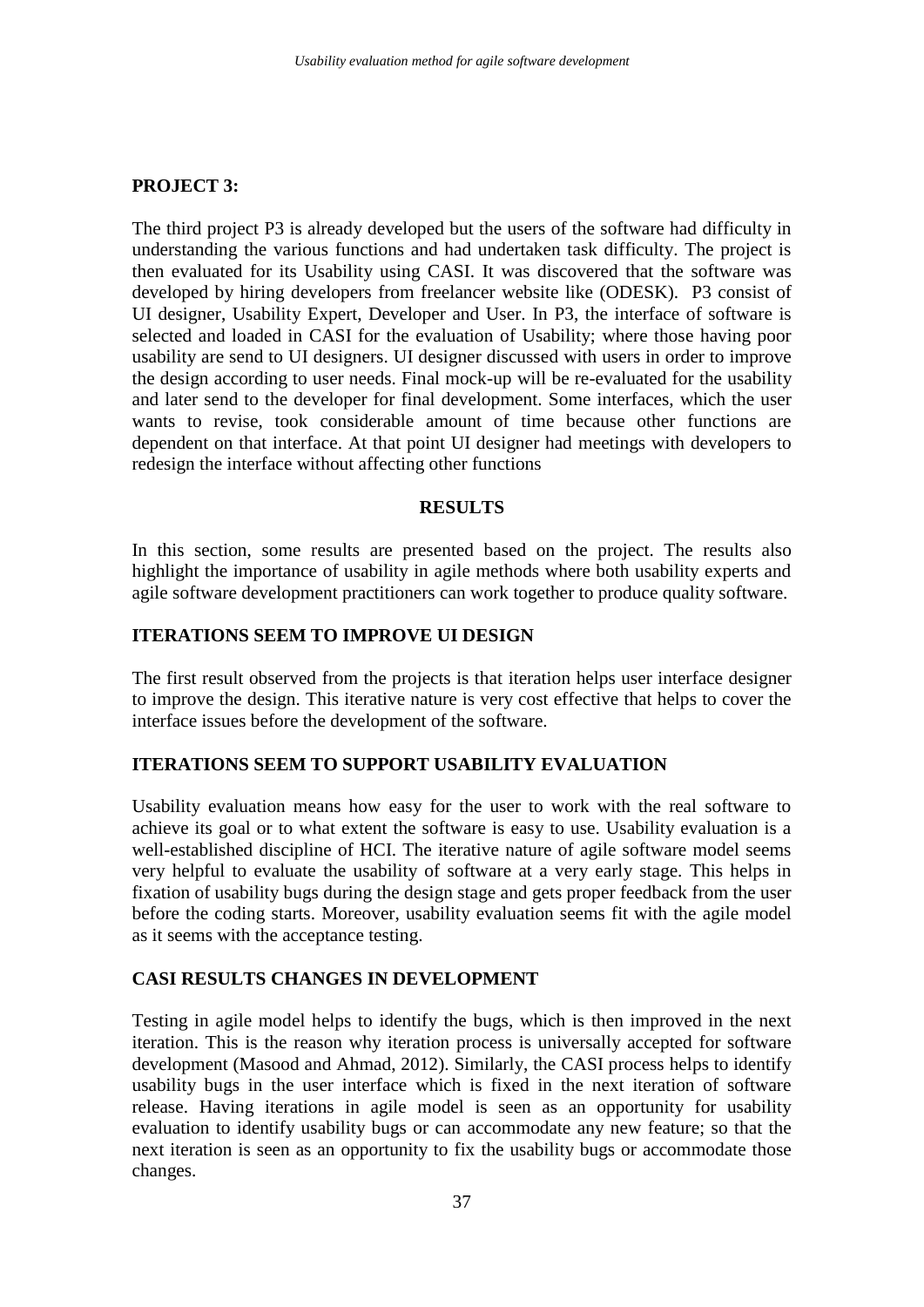# **PROPOSED MODEL HELPS DEVELOPS AND DESIGNERS WORK TOGETHER**

Final result identified in the proposed model and project is a better relation between UI designers and software developers. It is obvious from the proposed model that development of interactive software can accommodate both UI designers and agile software developer under one model. Table 1 gives a comparison of the proposed model and the conventional agile software development process.

Table 1. Comparison of software development activities through proposed model versus agile software development methods

|             | <b>Proposed Model</b>                                                 | <b>Agile Models</b>                      |
|-------------|-----------------------------------------------------------------------|------------------------------------------|
| Requirement | FlexREQ Technique [24]                                                | Manual way of writing User Stories       |
| Gathering   |                                                                       | $[26]$                                   |
| Designing   | <b>IUID</b> and Users                                                 | Software designers and Developers        |
| Usability   | <b>CASI</b>                                                           | Not Defined $[6][7][8]$                  |
| Development | UI Designer, Usability Expert,<br>User and Coder                      | Software developers                      |
| Testing     | CASI,<br>Acceptance<br>Testing                                        | and Unit Unit test, Acceptance Test [25] |
| Deployment  | <b>Get User Feedback</b>                                              | Not Defined                              |
| Aim         | Develop Software up to User<br><b>Expectation and focus Usability</b> | Working Software [12]                    |

#### **CONCLUSION**

This paper shows the importance of resolving usability issues in agile methods.. A model has been proposed to incorporate usability in agile software development. The proposed model was deployed in three real life projects to show how UI, Usability Evaluation fit into the structure of agile software development t. These projects discussed that it took considerable time to design the interactive interface and maintain a good connection between Users, UI designers, Usability Experts and developers. The results revealed that Iteration improves UI design, Iteration supports UE, CASI result changes in development and proposed model in order to accommodate Software Developers and UI Designers.

This point reflects a coherent picture of putting UI and Usability Evaluation together in agile software development processes for better quality and useable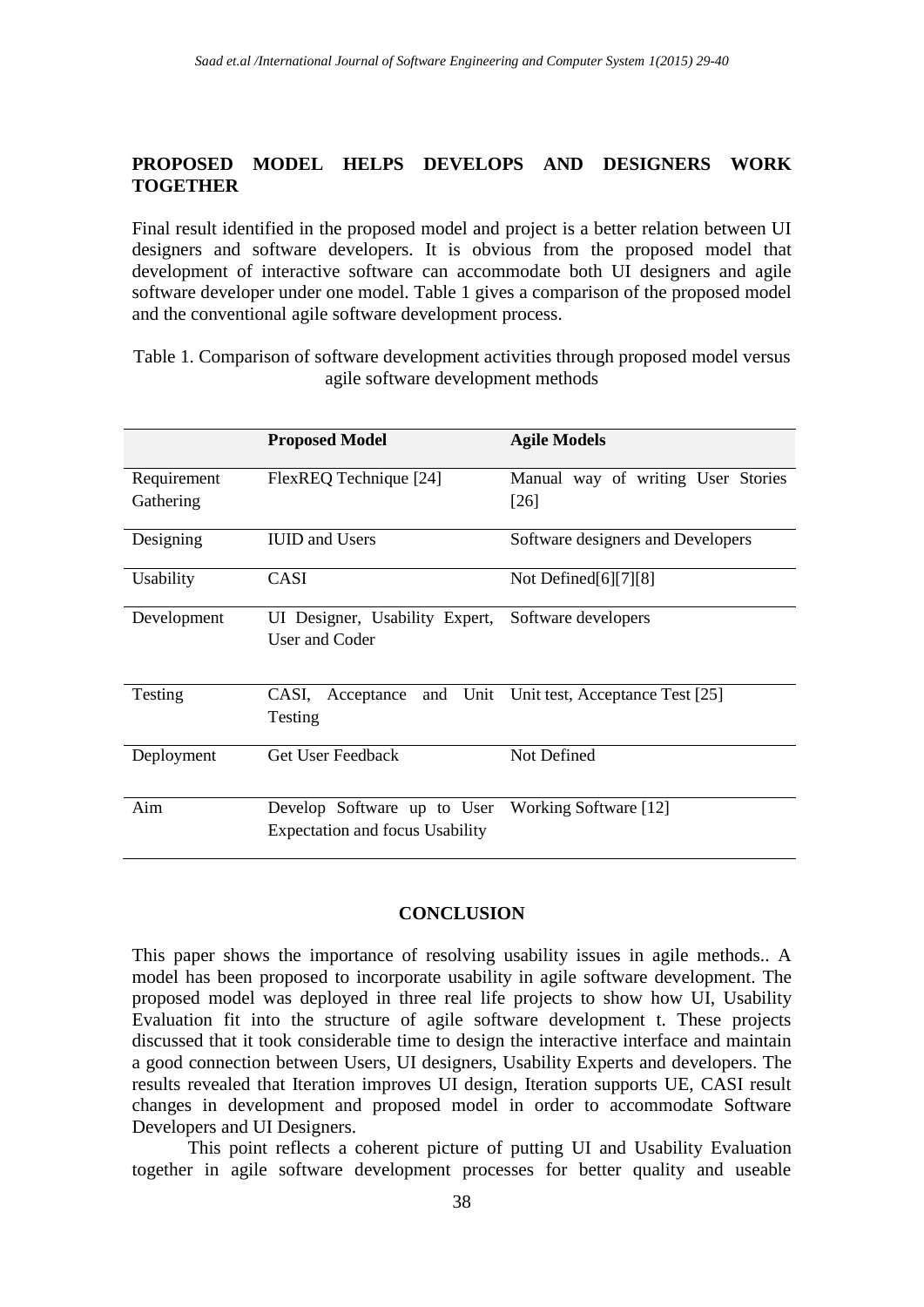software. Its iterative nature allows UI designer and Usability evaluation to identify bugs and fix the bugs in the next iteration, which are not expected but happens and advantages are seen.

#### **REFERENCES**

- Butt, S. M., & Ahmad, W. F. W. (2012). Analysis and Evaluation of Behavior in Software Interfaces using an Expert System. International Journal.
- D, Kane, "Finding a Place for discount usability engineering in agile development: Throwing down the gauntlet," Proc, Agile Development Conference (ADC'03), IEEE Press, 2003, ppAO-46.
- D, Fox, 1. Sillito and F. Maurer, "Agile methods and user-centered design: How These Two methodologies are being successfully integrated in industry," Proc, AGILE 2008 conference (Agile '08), IEEE Press, 2008, pp, 63-72.
- D Sy, "Adapting usability investigations for agile user-centered design," Journal of Usability Studies, vol. 2, Issue 3. 2007, pp, 1 12-132.
- Ferreira, 1. Noble and R. Biddle, "Up-Front Interaction Design in Agile Development," Proc, XP 2007, Springer-Verlag Berlin Heidelberg, 2007, pp, 9- 16.
- H, Keramati and S, H. M, Hosseinabadi, "Integrating software development activities with agile methodologies," Proc, 6th ACSIIEEE International conference on Computer System and Application (AICC SA '08), 2008, pp, 749-754.
- H. Sharp, H. Robinson, and 1. Segal, "Integrating user centered design and software engineering: a role for extreme programming," [Online ]A vailable:http://www.ics.heacademy.ac. uk/events/presentationsl376 hcie sharp2,pdf [Retrieved: December 2013].
- J. C. Lee, D, Scott, McCrickard, K. T. Stevens, "Examining the foundations of agile usability with eXtreme scenario based design," Proc, AGILE 2009 conference (Agile '2009), IEEE Press, 2009, pp, 3- 10.
- J. Kollmann, H. Sharp and A. Blandford, "The importance of identity and vision to user experience designers on agile projects," Proc, AGILE 2009 conference (Agile '2009), IEEE Press, 2009 , pp, 1 1- 18.
- J. Patton, "Hitting the Target: Adding interaction design to agile software development," Proc, Conference on Object Oriented Programming Systems Languages and Application (OOPSLA 2002), ACM press, 2002, pp, 1-7
- Koskela, "Software configuration management in agile methods,"VTT publication 5 14, ESPOO, 2003, pp I-54.
- Lee, J. C., & McCrickard, D. S. (2007, August). Towards extreme (ly) usable software: Exploring tensions between usability and agile software development. In Agile Conference (AGILE), 2007 (pp. 59-71). IEEE.
- M, Najafi and L. Toyoshiba, "Two case studies of user experience design and agile development," Proc, AGILE 2008 conference (Agile '08), IEEE Press, 2008, pp, 2 167-2177.
- Masood Butt, S., & Ahmad, W. F. W. (2012, June). Handling requirements using FlexREQ model. In Software Engineering and Service Science (ICSESS), 2012 IEEE 3rd International Conference on (pp. 661-664). IEEE.
- Memmel, F, Gundelsweiler and H. Reiterer, "Agile human-centered software engineering," Proc, HCI 2007, British computer society Press, 2007, pp, 167- 175.